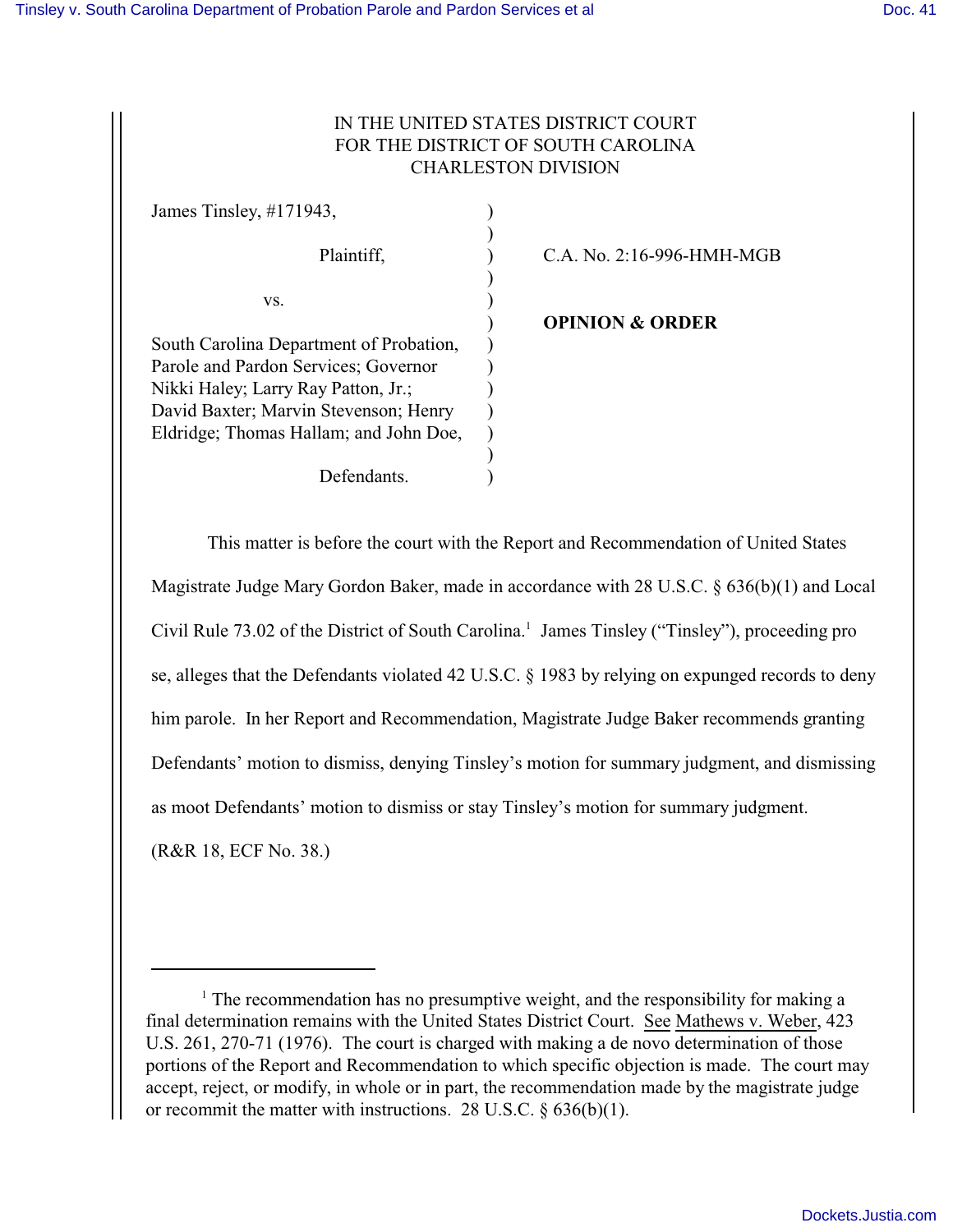#### **I. FACTUAL AND PROCEDURAL BACKGROUND**

Tinsley was previously incarcerated at Trenton Correctional Institution, a South Carolina Department of Corrections ("SCDC") facility. (Compl. 2, ECF No. 1.) While incarcerated, Tinsley was denied parole on April 9, 2014, and again on May 27, 2015. (Sec. Am. Compl.  $\P\P$  13, 15, ECF No. 11.) Subsequently, Tinsley was granted parole on May 25, 2016. (Id.  $\P$  25, ECF No. 11.) Tinsley alleges that the Defendants violated his constitutional rights by relying upon allegedly false information in their decisions to deny parole. (Id. ¶¶ 20-23, ECF No. 11.)

On March 28, 2016, Tinsley filed the instant case. (Compl., ECF No. 1.) Tinsley amended his complaint on May 11, 2016, and again on June 24, 2016. (Am. Compl., ECF No. 8); (Sec. Am. Compl., ECF No. 11.) On January 17, 2017, Defendants filed a motion to dismiss. (Defs. Mot. Dismiss, ECF No. 29.) Tinsley responded and filed a motion for summary judgment on February 3, 2017. (Pl. Mot. Summ. J., ECF No. 34.) On February 10, 2017, Defendants replied in support of their motion to dismiss. (Defs. Reply, ECF No. 36.) Additionally, Defendants filed a motion to dismiss, stay, or extend the time to respond to Tinsley's motion for summary judgment on February 17, 2017. (Defs. Mot. Dismiss Pl. Mot. Summ. J., ECF No. 37.) On May 16, 2017, Magistrate Judge Baker issued her Report and Recommendation, recommending that Tinsley's complaint be dismissed because: (1)Tinsley's official capacity claims against Defendants South Carolina Department of Probation ("SCDPPS"), Larry Ray Patton, Jr. ("Patton"), David Baxter ("Baxter"), Marvin Stevenson ("Stevenson"), Henry Eldridge ("Eldridge"), Thomas Hallam ("Hallam"), and John Doe ("Doe") are barred by sovereign immunity; (2) Patton, Baxter, Stevenson, Eldridge, Hallam, and Doe are entitled to absolute quasi-judicial immunity in regard to Tinsley's individual-capacity claims; and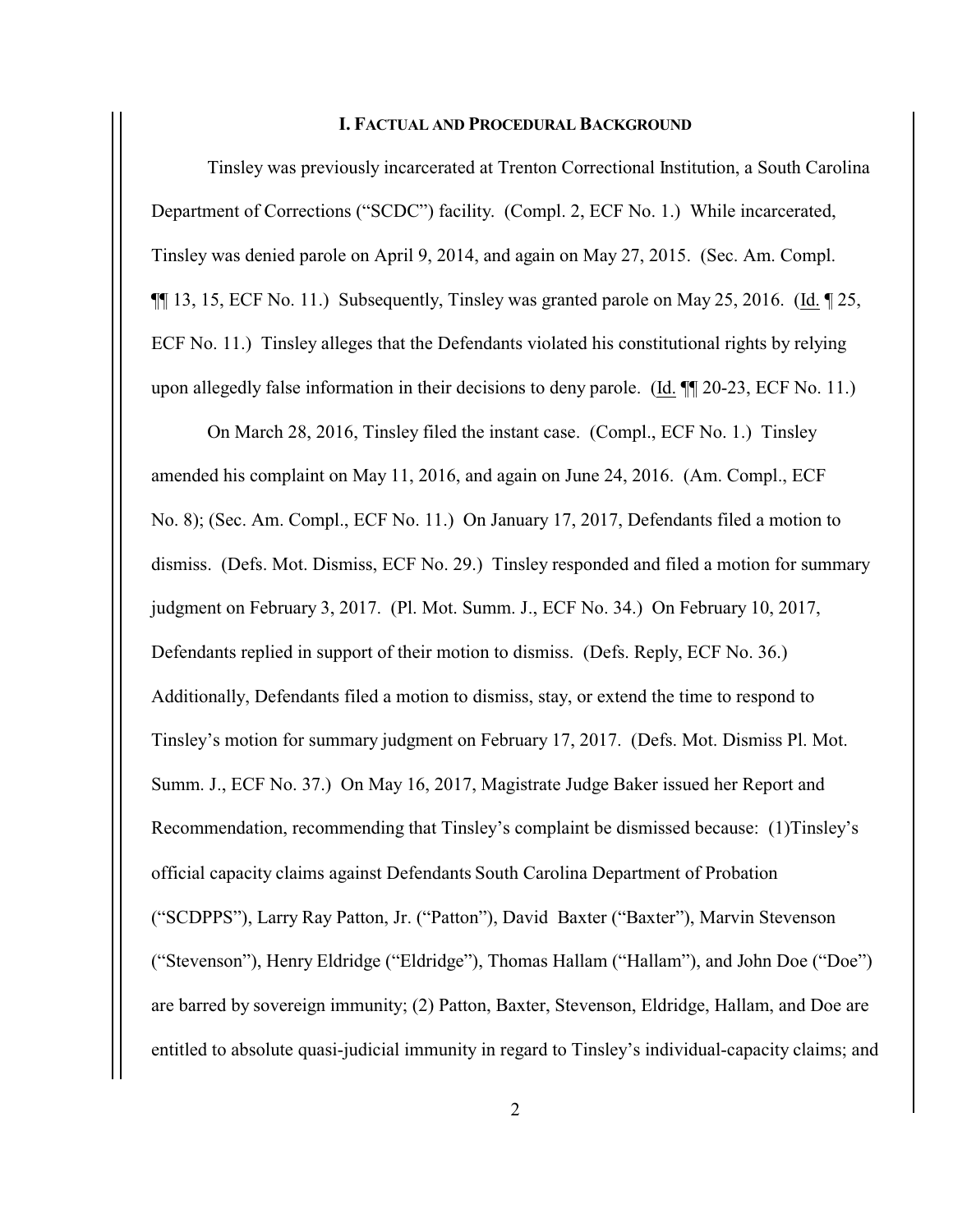(3) Tinsley has failed to adequately plead a claim against former governor Nikki Haley ("Governor Haley") and she is entitled to qualified immunity. (R&R, generally, ECF No. 38.) Tinsley filed objections on May 24, 2017. (Objs., ECF No. 40.) This matter is ripe for consideration.

#### **II. DISCUSSION OF THE LAW**

### **A. Motion to Dismiss**

Pursuant to Rule 12(b)(6), a party may move to dismiss a cause of action if the opposing party fails to state a claim upon which relief can be granted. Fed. R. Civ. P. 12(b)(6). When presented with a Rule 12(b)(6) motion to dismiss, the court must restrict its inquiry to the sufficiency of the complaint rather than "resolve contests surrounding the facts, the merits of a claim, or the applicability of defenses." Republican Party of N.C. v. Martin, 980 F.2d 943, 952 (4th Cir. 1992). In order to survive a Rule 12(b)(6) motion, "a complaint must contain sufficient factual matter, accepted as true, to 'state a claim to relief that is plausible on its face.'" Ashcroft v. Iqbal, 556 U.S. 662, 678 (2009) (quoting Bell Atl. Corp. v. Twombly, 550 U.S. 544, 570 (2007)). "A claim has facial plausibility when the plaintiff pleads factual content that allows the court to draw the reasonable inference that the defendant is liable for the misconduct alleged." Id. (citing Twombly, 550 U.S. at 556).

## **B. Objections**

Tinsley filed objections to the Report and Recommendation. Objections to the Report and Recommendation must be specific. Failure to file specific objections constitutes a waiver of a party's right to further judicial review, including appellate review, if the recommendation is accepted by the district judge. See United States v. Schronce, 727 F.2d 91, 94 & n.4 (4th Cir.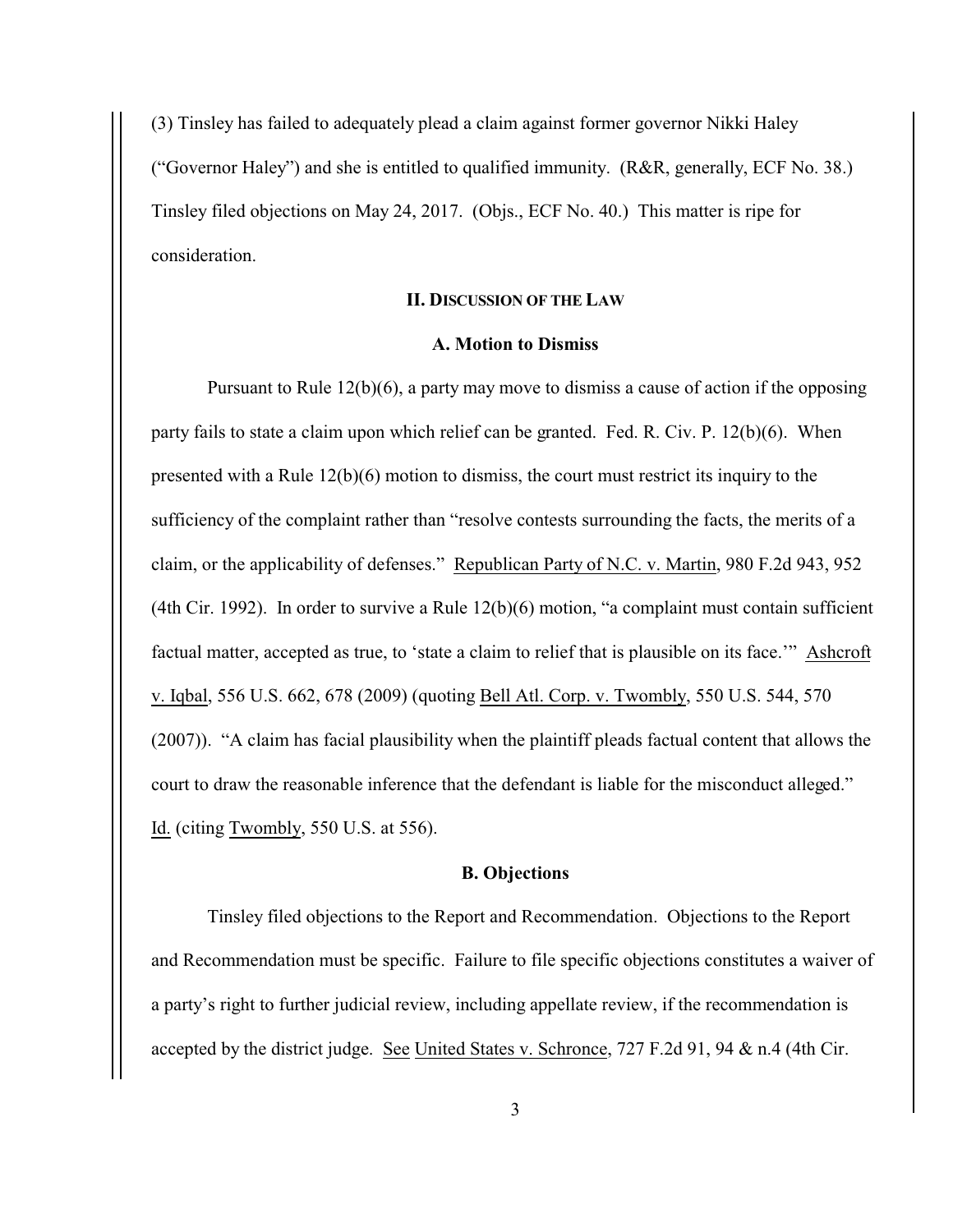1984). In the absence of specific objections to the Report and Recommendation of the magistrate judge, this court is not required to give any explanation for adopting the recommendation. See Camby v. Davis, 718 F.2d 198, 199 (4th Cir. 1983).

Upon review, the court finds that many of Tinsley's objections are non-specific, unrelated to the dispositive portions of the magistrate judge's Report and Recommendation, or merely restate his claims. However, the court was able to glean three specific objections. Tinsley objects that the magistrate judge erred in finding that: (1) his official capacity claims are barred by sovereign immunity; (2) Defendants Baxter, Stevenson, Eldridge, Hallam, and Doe, who Tinsley alleges were members of the parole board during the relevant periods, and Patton, who Tinsley alleges was a parole board investigator responsible for the preparation of his correctional file, are entitled to absolute quasi-judicial immunity; and (3) he has failed to adequately plead a complaint against Governor Haley and that she is entitled to qualified immunity. (Objs., generally, ECF No. 10.)

## **1. Official-Capacity Claims**

Tinsley objects that the magistrate judge erred in finding that his official-capacity claims are barred by Eleventh Amendment immunity. The magistrate judge found that, while the Ex parte Young<sup>2</sup> doctrine provides an exception to Eleventh Amendment sovereign immunity, it is inapplicable in this case because Tinsley's claims do not present a continuing constitutional violation. (R&R 10, ECF No. 38); see also Verizon Md. Inc. v. Public Serv. Comm'n of Md., 535 U.S. 635, 645 (2002) ("In determining whether the doctrine of *Ex parte Young* avoids an Eleventh Amendment bar to suit, a court need only conduct a straightforward inquiry into

<sup>&</sup>lt;sup>2</sup> Ex parte Young, 209 U.S. 123 (1908).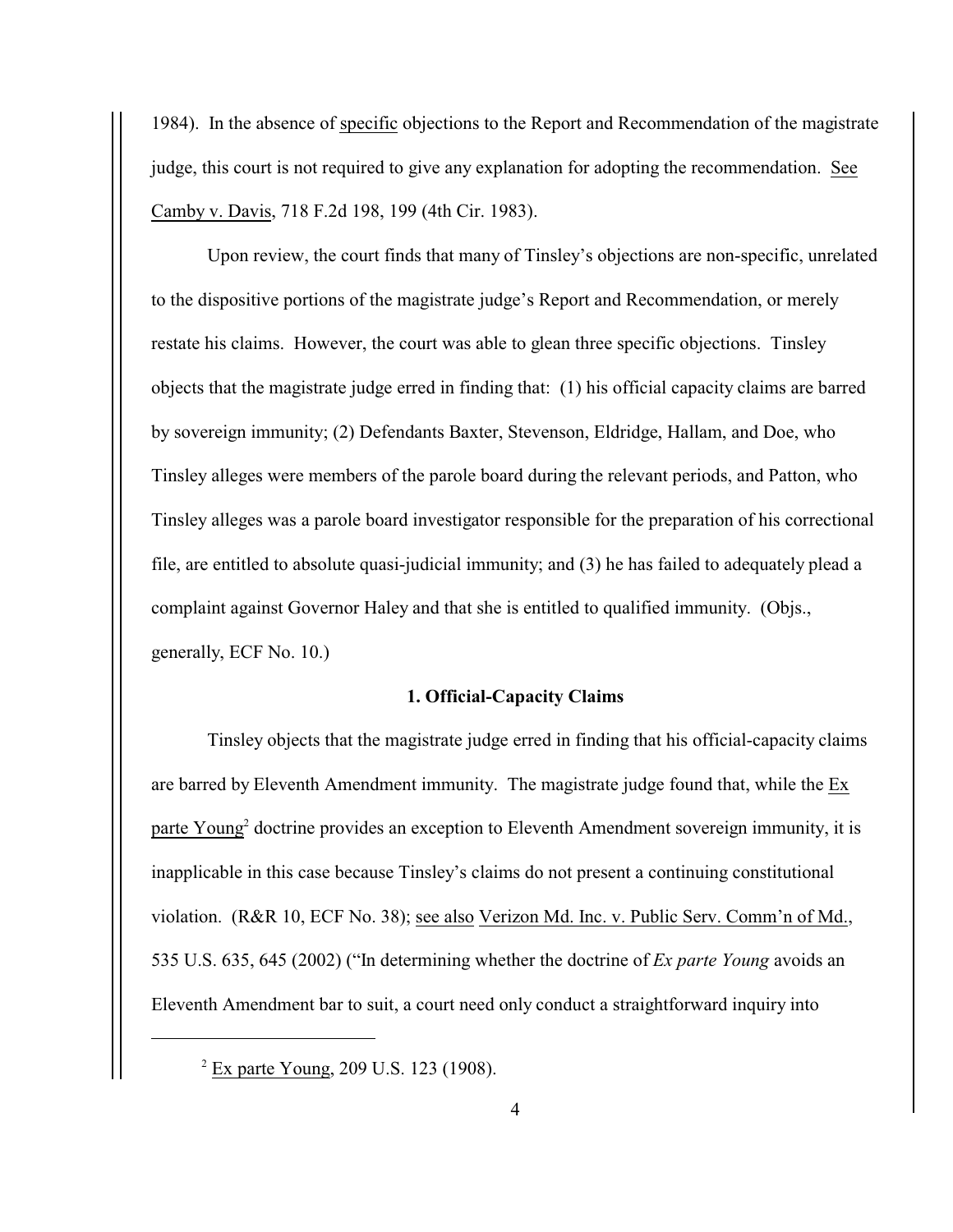whether the complaint alleges an ongoing violation of federal law and seeks relief properly characterized as prospective." (internal quotation marks omitted)). In response, Tinsley argues that, irrespective of his parole, he has a right to have the false information removed from his correctional file. (Objs. 2, ECF No. 40.) Additionally, Tinsley argues that he has alleged ongoing violations because he remains on probation and is subject to further due process violations through future probation hearings where the allegedly incorrect and prejudicial information may be relied upon to revoke his parole. (Id. at 2-3, ECF No. 40.)

To state a complaint based upon a parole board's failure to remove allegedly incorrect and prejudicial information from his correctional file, Tinsley must allege: "(1) that information is in his file, (2) that the information is false, and (3) that it is relied on to a constitutionally significant degree." Paine v. Baker, 595 F.2d 197, 201 (4th Cir. 1979). The requirement of reliance has two dimensions:

The first is the nature of the adverse administrative decision made on the basis of erroneous information. If the information is relied on to deny parole or statutory good-time credits, or to revoke probation or parole, the inmate's conditional liberty interest is at stake and the due process clause is called into play. . . . The nature of the false information is the second dimension. If the alleged error is a technical one which would not reasonably be a factor relied on in the decision-making process, then no claim for relief will lie. If the error is more significant, I. e., involving the inmate's past criminal record or his record of disciplinary offenses while in prison, then it may reasonably be relied on and fundamental fairness requires its expunction.

Id. at 202. An inmate is not required to "wait until an adverse decision has been rendered . . . ." Id. at 201-02. Instead, Tinsley is only required to "allege that the false information is such that prison officials are likely to rely on it." Id. at 202.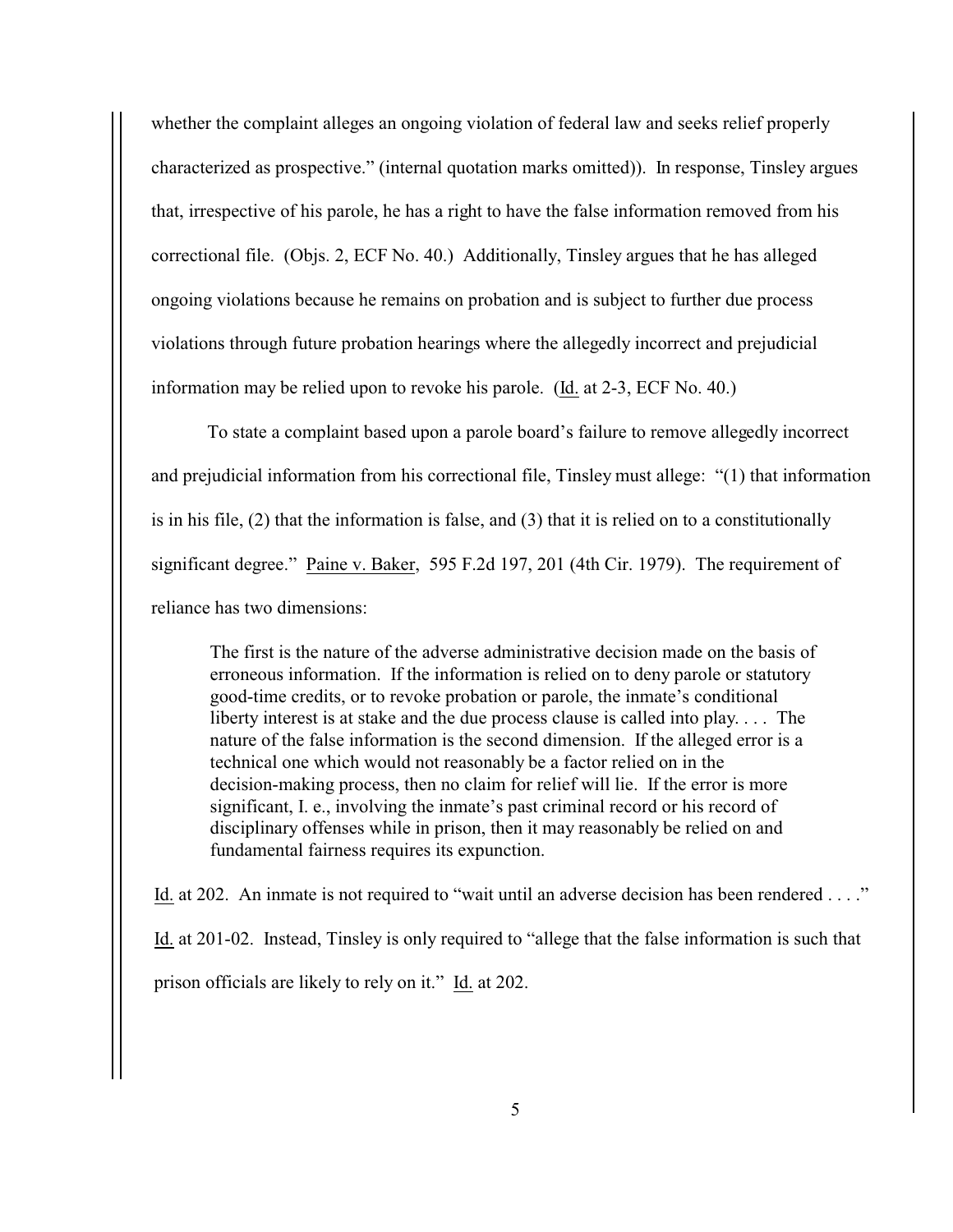In this case, the magistrate judge properly found that the SCDPPS is entitled to Eleventh Amendment immunity because the Ex parte Young exception applies only to parole board members that are named as Defendants. See Idaho v. Coeur d'Alene Tribe, 521 U.S. 261, 269 (1997). In regard to the parole board members, the court agrees with Tinsley that he has adequately pled a claim for an ongoing constitutional violation based upon the possibility of future parole revocation hearings. The court notes that the alleged ongoing violation will cease once Tinsley's probation ends, which may occur prior to the completion of this case. Thus, Tinsley has adequately pled an ongoing violation and the Defendants' motion to dismiss as to Patton, Baxter, Stevenson, Eldridge, Hallam, and Doe is denied without prejudice.

## **2. Individual-Capacity Claims**

## **a. Patton, Baxter, Stevenson, Eldridge, Hallam, and Doe**

Tinsley objects that the magistrate judge erred in finding that Patton, Baxter, Stevenson, Eldridge, Hallam, and Doe are entitled to absolute quasi-judicial immunity with respect to Tinsley's individual-capacity claims. Based upon Tinsley's allegations, it appears that Baxter, Stevenson, Eldridge, Hallam, and Doe were parole board members during the relevant time periods. (Sec. Am. Compl. 3-4, ECF No. 11.) Tinsley states that Patton was an investigator for the parole board who provided information regarding Tinsley for his parole determinations. (Pl. Mem. Supp. Mot. Summ. J. 6, ECF No. 34-1.) Tinsley argues that these defendants are not entitled to absolute quasi-judicial immunity because their refusal to expunge the allegedly false information from his correctional file was not a judicial act. (Objs. 4, ECF No. 40.) Further, Tinsley argues that these defendants are not entitled to qualified immunity because they knew or should have known that maintaining false records was unlawful. (Id., ECF No. 40.)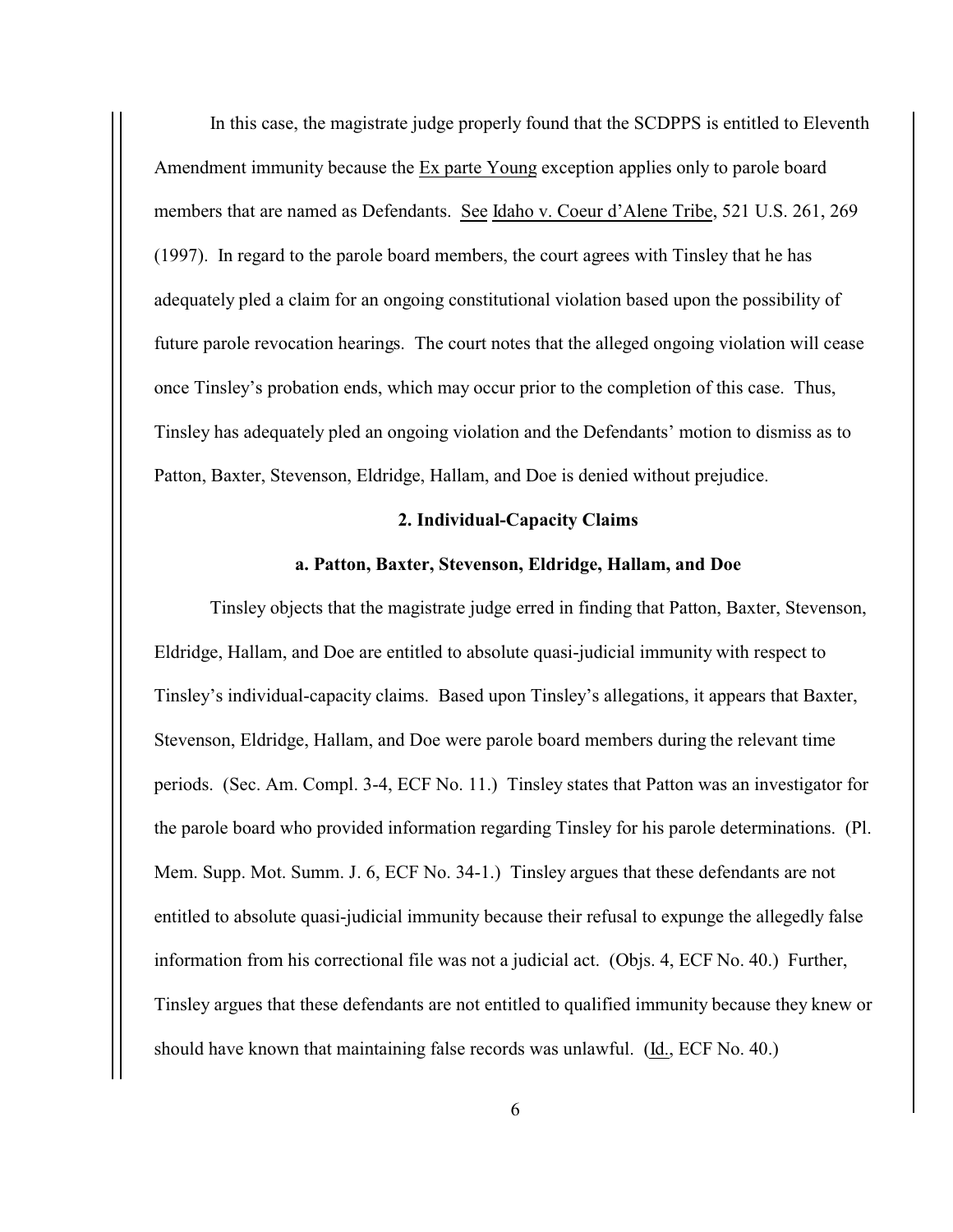Patton, Baxter, Stevenson, Eldridge, Hallam, and Doe are entitled to absolute quasijudicial immunity. "[M]embers of the Parole Board, who perform a quasi-judicial function, are immune from suits for damages under 42 U.S.C. § 1983." Franklin v. Shields, 569 F.2d 784, 798 (4th Cir. 1977). Tinsley attempts to distinguish the consideration of his correctional file for a parole determination from the creation and maintenance of the file. However, there is no distinction. In an analogous case, the Second Circuit found that probation officers who created a pre-sentence report which contained allegedly false information were entitled to absolute immunity. See Hili v. Sciarotta, 140 F.3d 210, 215 (2d Cir. 1998); see also Gilmore v. Bostic, 636 F. Supp. 2d 496, 504-06 (S.D. W. Va. 2009) (finding that parole board and a parole board investigator were entitled to absolute quasi-judicial immunity for actions related to creation of pre-sentence report and parole determinations). Like in Hili, the issue in this case is the consideration of allegedly incorrect and prejudicial information in a hearing. See id. at 214. Therefore, the magistrate judge did not err in finding that Patton, Baxter, Stevenson, Eldridge, Hallam, and Doe are entitled to absolute quasi-judicial immunity in regard to Tinsley's individual-capacity claims. As a result, Tinsley's objection is without merit.

#### **b. Governor Haley**

Tinsley objects that the magistrate judge erred in finding that he failed to adequately plead a claim against Governor Haley and that she is entitled to qualified immunity. (Objs. 5-6, ECF No. 40.) Tinsley argues that he has adequately pled a claim because Governor Haley was aware of the erroneous information in his correctional file based upon two letters that Tinsley sent to Governor Haley's office. (Id. at 6-7. ECF No. 40.) Similarly, Tinsley argues that Governor Haley is not entitled to qualified immunity because his letters contained sufficient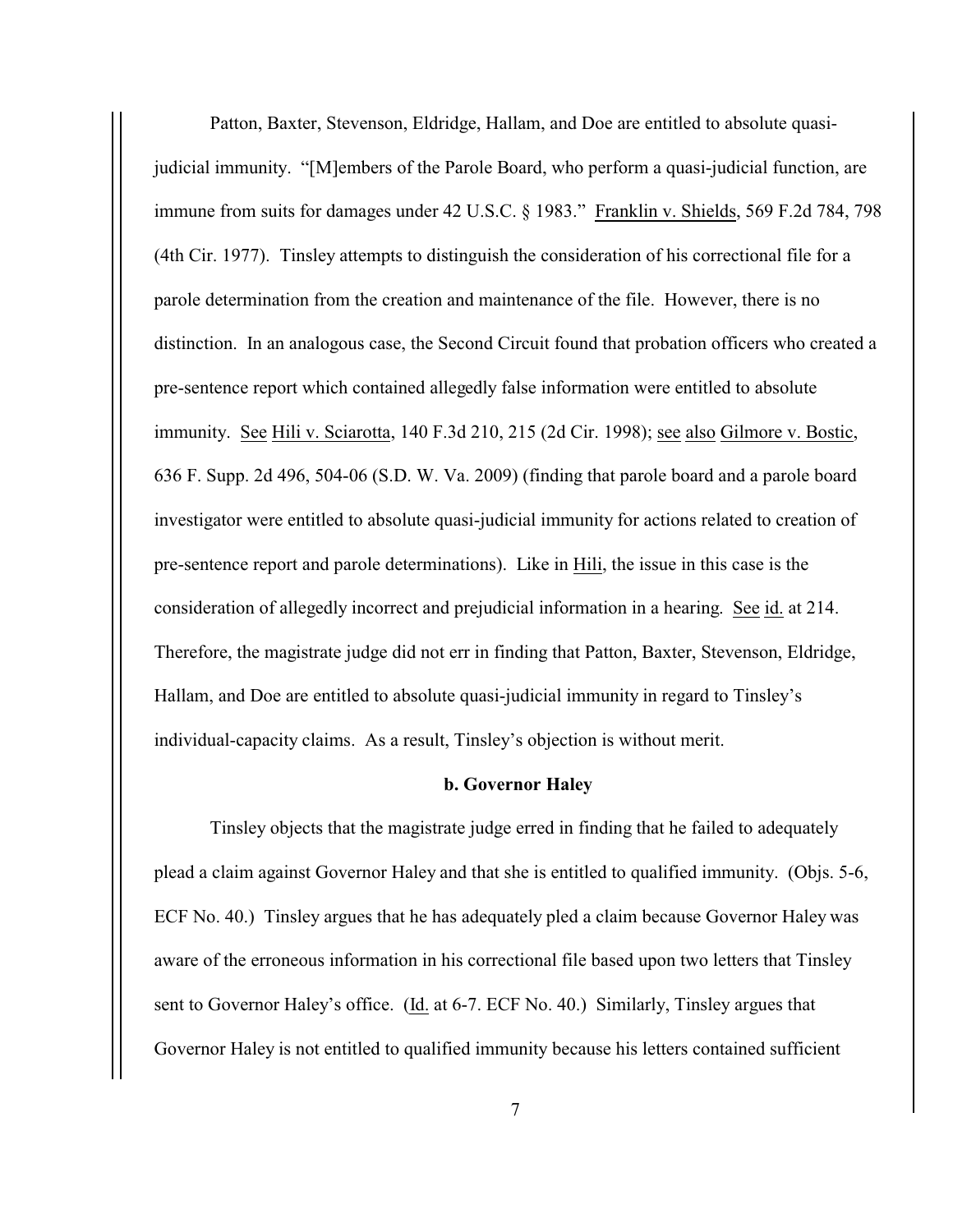information to advise Governor Haley of the illegality of her subordinates' actions. (Id., ECF No. 40.)

To state a claim for supervisory liability under § 1983, Tinsley must plead:

(1) that the supervisor had actual or constructive knowledge that [her] subordinate was engaged in conduct that posed a pervasive and unreasonable risk of constitutional injury to citizens like the plaintiff; (2) that the supervisor's response to that knowledge was so inadequate as to show deliberate indifference to or tacit authorization of the alleged offensive practices; and (3) that there was an affirmative causal link between the supervisor's inaction and the particular constitutional injury suffered by the plaintiff.

Shaw v. Stroud, 13 F.3d 791, 799 (4th Cir. 1994) (internal quotation marks and citations omitted). To satisfy the first element, Tinsley must show: "(1) the supervisor's knowledge of (2) conduct engaged in by a subordinate (3) where the conduct poses a pervasive and unreasonable risk of constitutional injury to the plaintiff." Id. "Establishing a pervasive and unreasonable risk of harm requires evidence that the conduct is widespread, or at least has been used on several different occasions and that the conduct engaged in by the subordinate poses an unreasonable risk of harm of constitutional injury." Id. (internal quotation marks omitted).

In the instant case, Tinsley has failed to demonstrate a widespread risk of harm or a pervasive and unreasonable risk of constitutional injury. The court agrees with the magistrate judge that the submission of two letters does not satisfy the requirements to state a claim for supervisory liability. See Slakan v. Porter, 737 F.2d 368, 373 (4th Cir. 1984) (noting that the plaintiff in a supervisory liability case "assumes a heavy burden of proof" and "[o]rdinarily . . . cannot satisfy his burden of proof by pointing to a single incident or isolated incidents  $\dots$ ."). As a result, Tinsley's objection is without merit.